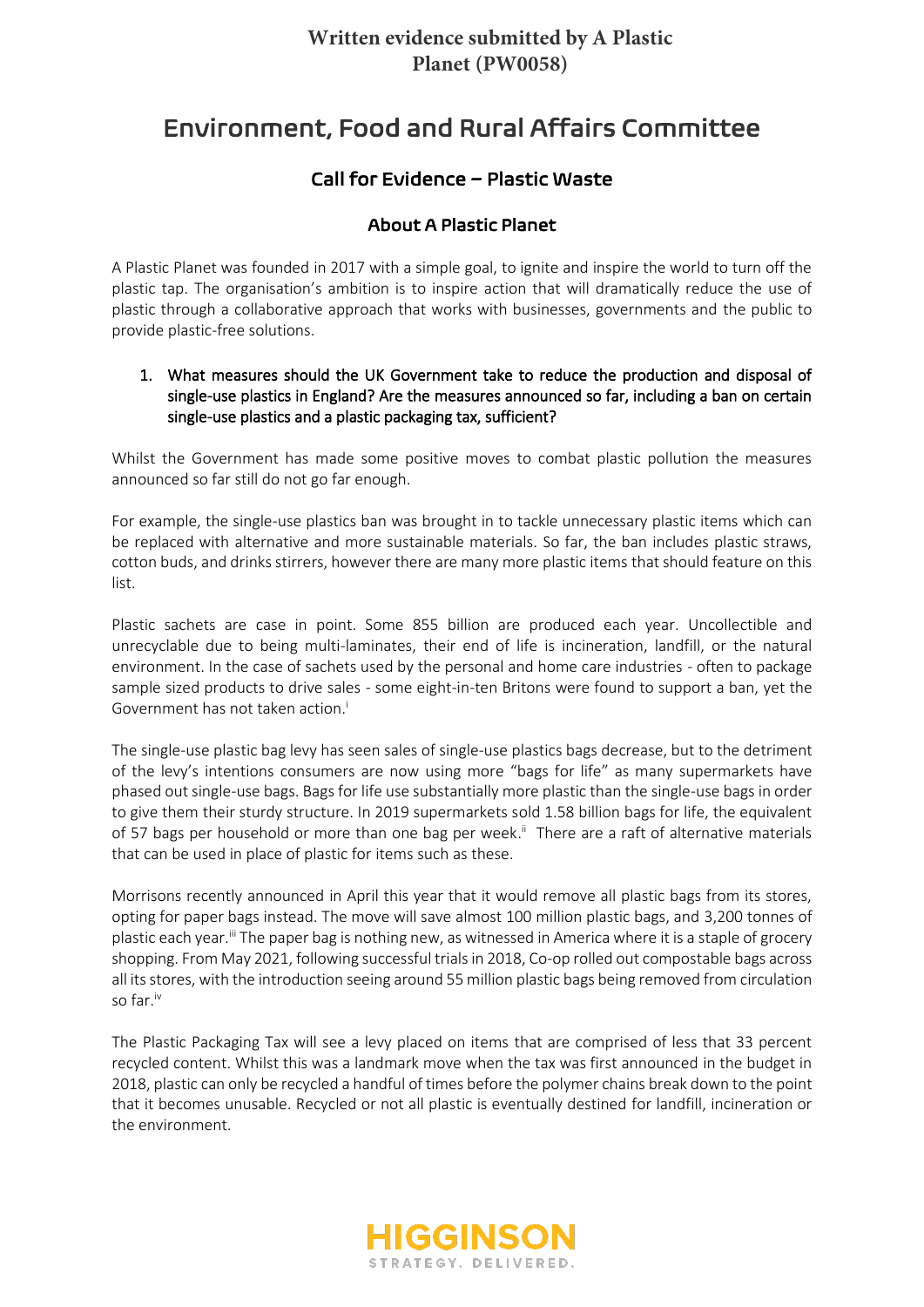Just 9 percent of all plastic ever produced has been recycled. Instead of focusing on recycling, the Government needs to place the onus on reducing plastic production and consumption. In France, legislation is being introduced which will see supermarkets dedicate at least 20 percent of their floor space to refillable options in a bid to cut down on plastic packaging.<sup>y</sup> These are the sort of initiatives the Government should be looking to adopt and expand on.

UK supermarkets have begun to adopt refill schemes, however they are very much on a trial basis and have not been introduced nationwide. With the schemes receiving positive feedback from consumers, the Government should encourage supermarkets to expand them nationally.

Waitrose announced it is extending its refill stations to incorporate more products after the scheme's success. The store will now offer 51 lines, including frozen fruit, store cupboard essentials such as rice, pasta and grains, cereals, dried fruit, snacking and coffee, as well as washing detergent.<sup>vi</sup>

Other supermarkets to trial refill schemes include:

Marks & Spencer Sainsburys Asda Morrisons

Meanwhile, Co-op is expanding its trial of refill stations from food produce to include body care and home cleaning products, with the expansion set to take place in September 2021.<sup>vii</sup> And in June 2021, Unilever launched a new trial in selected UK supermarkets which allows customers to purchase re-fills of their cleaning and toiletry products.<sup>viii</sup>

The Government is seeking to introduce an Extended Producer Responsibility scheme, where the companies most responsible for producing plastic waste have to pay the cost of preventing it from littering the natural environment.<sup>ix</sup> Having consulted on the issue this year, it's vital that the Government holds companies to account and introduces measures which makes them seek out more sustainable materials for their products.

The Government should use legislation to further incentivise retail to shift towards refillable goods, which have minimal environmental impact. They should further strengthen the single-use plastics ban to cover a wide range of plastics, from sachets to coffee cups, to packaging where a viable and sustainable alternative is available. The plastic tax too should be strengthened to further boost recycled content and disincentivise the use of virgin plastic.

The Government has brought in measures to tackle plastic pollution, but there is still plenty more to do. A Plastic Planet believes there are several measures the Government could implement through the upcoming Environment Bill which would have a drastic impact on plastic pollution.

They are as follows:

Banning non-food plastic sachets. The personal care industry alone produces some 120 billion plastic sachets each year, commonly used to hold samples of perfume, shampoo, and moisturiser. Uncollectible, unrecyclable, these sachets are destined for landfill, incineration, or the environment. Our call has received strong political support too, being backed by a wealth of cross-party politicians.<sup>x</sup>

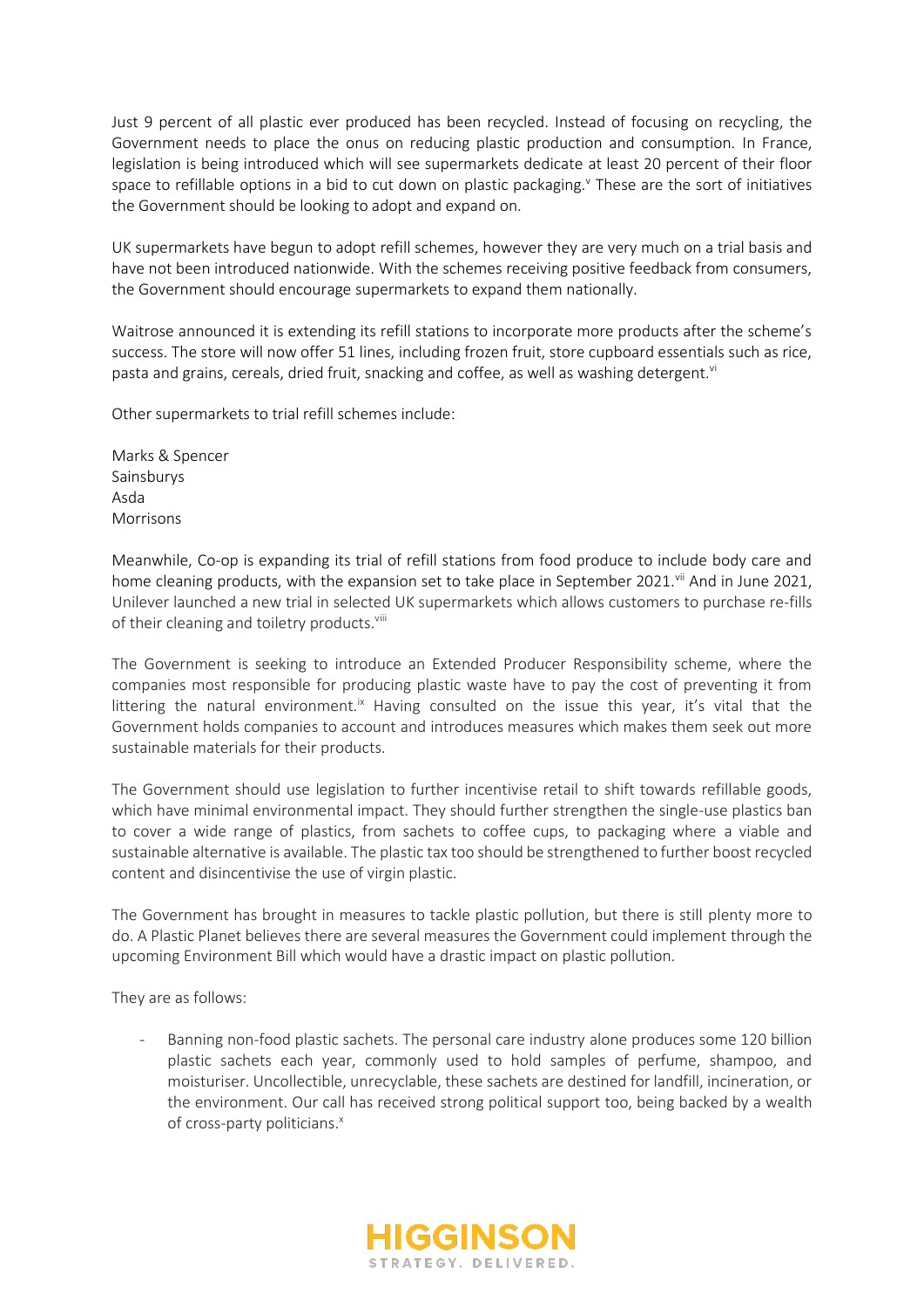- Introducing a total ban on the UK's exports of plastic waste with a view to encouraging investment in waste processing infrastructure in the UK, as well as plastic reduction targets.
- Introducing mandatory plastic footprint reporting for the UK's supermarkets, as well as targets to reduce it. Supermarkets are huge contributors to the plastic crisis, and so far voluntary pacts and pledges the industry has signed up to have failed to solve the crisis. Holding industry to account is vital in stemming the tide of plastic pollution. MPs agree too, with more than 40 supporting the call.<sup>xi</sup>

#### 2. How should alternatives to plastic consumption be identified and supported, without resorting to more environmentally damaging options?

Much of packaging today is avoidable, for example a plastic bottle is often wrapped in another piece of plastic which displays branding, or food goods are often placed in a plastic tray and then wrapped in a plastic film. Removing as much packaging as possible should be the first action. Only when plastic cannot simply be removed should alternatives be sought.

Glass and aluminium are effective replacements for many products, particularly for beverage containers, as both are infinitely recyclable. With the Government looking to introduce a deposit return scheme for drinks containers (set to be implemented in 2023), xii these can be collected and processed in a closed loop.

Compostable materials, when used in place of plastic, should be recognised as playing a key role in capturing biowaste which can be converted into high quality composts to regenerate our rapidly depleting soils, and help take food waste out of landfill where it produces the harmful greenhouse gas methane. Products to be considered compostable must be certified compliant with EN 13432 or an equivalent standard accepted by the environment protection regulators.

The Government should ensure it takes a meticulous approach when incentivising industry to reduce plastic use. As stated above, the first step should be to eliminate the use of materials where they are not needed. Where material is needed, viable alternatives should be promoted in place of plastic. Glass, aluminium, and compostable materials will all serve the same purpose as plastic, but won't have the same impact upon the environment.

#### 3. Is the UK Government's target of eliminating avoidable plastic waste by 2042 ambitious enough?

No. While the Government has introduced measures to combat plastic pollution, they do not go far enough and are not stringent enough to put a dent in the crisis.

Currently, commitments from governments around the world will not tackle the plastic crisis. A report from the Pew Charitable Trusts and SystemIQ (*Breaking the Plastic Wave)* found that even if all government and industry commitments were met, it would only reduce the flow of plastic into the world's oceans by 7 percent by 2040. Xiii It further outlines that unless immediate and sustained action is taken, the amount of plastic waste entering the ocean every year will triple by 2040 to 29 million megatonnes – the equivalent of dumping 110 pounds of plastic on every meter of coastline around the world.

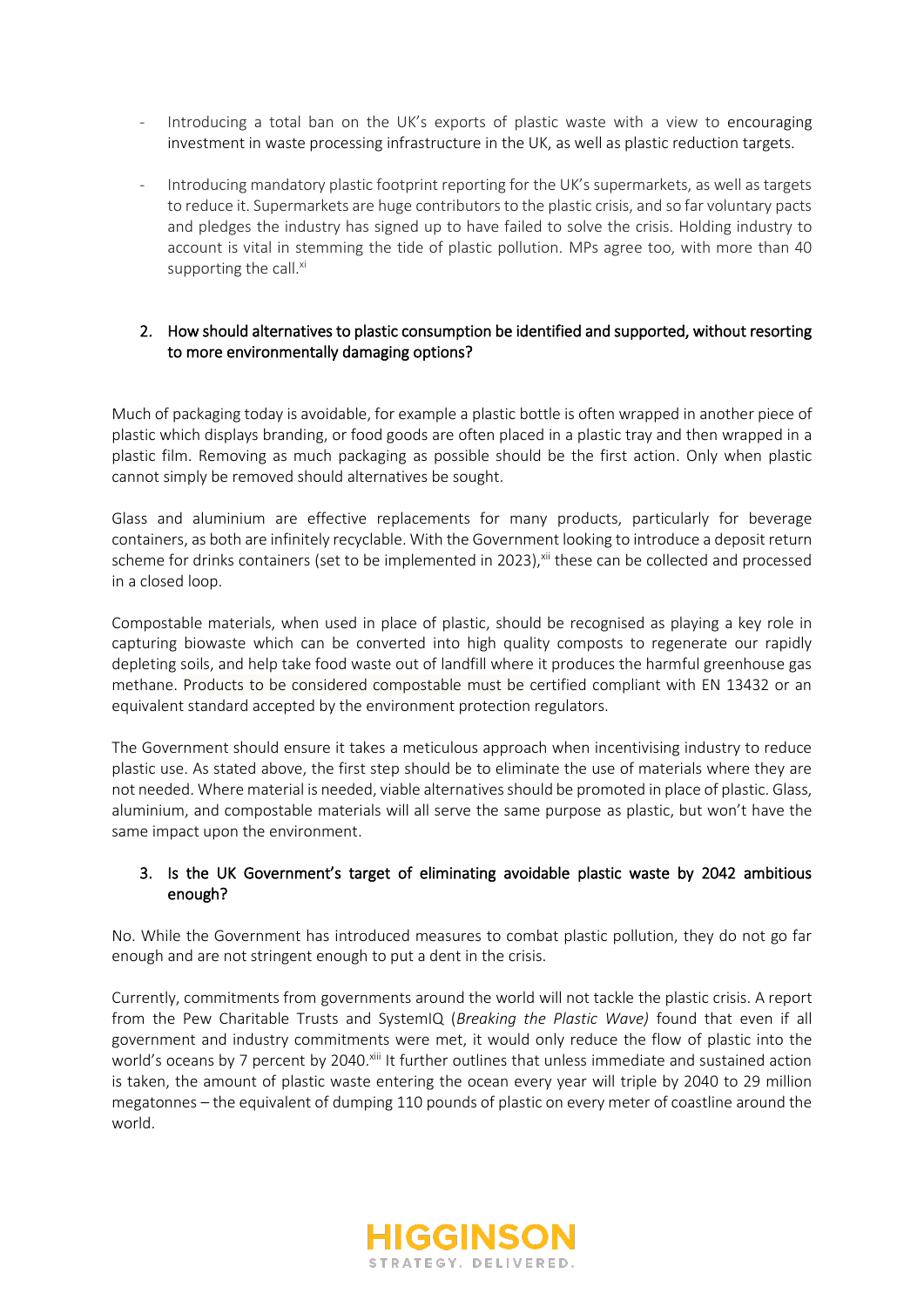Major industries are placing an onus on plastic as a source of growing profits also. Carbon Tracker & SystemIQ's report – The Future's Not in Plastics: Why plastics demand won't rescue the oil sector – outlines how oil and petrochemical industries are placing their future growth prospects on demand for plastics.<sup>xiv</sup> The report found forecasts from BP and the IEA both see petrochemicals as the largest driver of expected oil demand, making up 95 percent and 45 percent respectively. The Government must push back against these expectations.

While the technologies exist to inspire a shift away from plastic, the infrastructure, policies, business processes, and financing are not in place to enable their rapid deployment. A substantial shift of investment away from the production of new plastic to the development of reuse and refill systems and sustainable substitute materials is needed, as are expanded recycling facilities, more collection infrastructure, and new delivery models.

The Government has set a target of removing avoidable plastic waste, but the measures currently in place fail to live up to this expectation, and as demonstrated in the *Breaking the Plastic Wave* report, the plastic crisis is only going to worsen.

Radical action is required from the Government to accelerate the pace of change and incentivise a new approach from industry with a host of measures which will tackle plastic production, consumption, and the end product of pollution.

## 4. Will the UK Government be able to achieve its shorter-term ambition of working towards all plastic packaging placed on the market being recyclable, reusable or compostable by 2025?

While the Government has set itself the marker of all plastic packaging being recyclable, reusable, or compostable by 2025, the current measures in place do little to instil confidence that this will be achieved. Action to tackle the plastic crisis has been painfully slow, while industry lobby groups have sought to delay and derail measures which will tackle the crisis.

If the Government is to achieve its ambition, it must inject far more urgency in tackling plastic than it is currently doing so. Public opinion is very much of the view that plastic pollution is something which needs to be addressed urgently, however industry has so far failed to take meaningful action to allay their concerns.

A Plastic Planet believes there must be much more pressure placed upon organisations to reduce the amount of plastic they are using, or at least ensure it is recyclable. If the Government is to achieve its ambition it must apply the pressure needed. The implementation of an Extended Producer Responsibility scheme is a good first step, but only if it is delivered with a view to encouraging organisations to change the packaging they use. It can be strengthened further with the introduction of mandatory plastic footprint reporting, where businesses – such as the UK's supermarkets – are required to disclose their plastic use, as well as being required to reach plastic reduction targets.

For example, UK supermarket use some 114 billion pieces of throwaway plastic packaging each year, which equates to 653,000 tonnes of plastic waste.<sup>xv</sup> However, many of the UK's supermarkets fail to provide detailed data on the amount of plastic they use, which has a significant impact on the environment. By introducing mandatory plastic reporting alongside targets to reduce it, there will be far more onus placed on the UK's supermarkets to adhere to the Government's 2025 target.

While it is a positive ambition, A Plastic Planet believes that if the UK is to become a world leader in tackling plastic pollution, it's crucial that the Government takes stronger action to curb its impact.

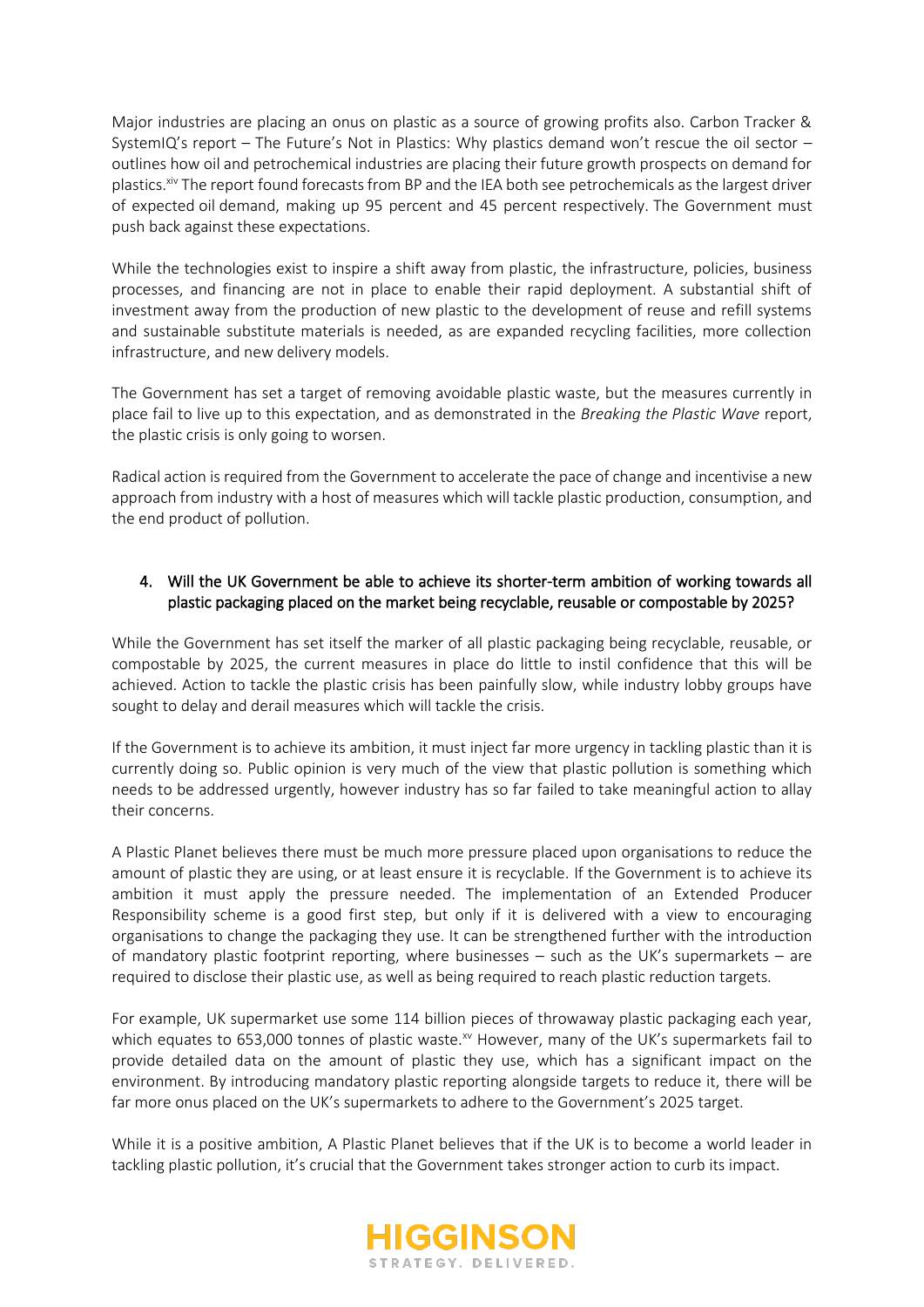The Government must try to steer a push away from recyclability (in terms of plastic) as a barometer of a products sustainability credentials. It should encourage reusable packaging and the implementation of refillable schemes. Compostable packaging should be used not as a straight swap for plastic, but with the view that we can use it as a bio-conduit to take food waste to compost. Some 95 percent of our food supply relies on healthy soils, yet they are 23 percent more polluted with plastic than the world's oceans. However, regenerating topsoil and improving its organic carbon content using composted biowaste is a recognised method to sequester C02 and mitigate climate change as well as boosting productivity and biodiversity. The Government must therefore invest in infrastructure which will see effective collection of compostable materials with food waste, as well as the infrastructure needed to see it processed.

### 5. Does the UK Government need to do more to ensure that plastic waste is not exported and then managed unsustainably? If so, what steps should it take?

Yes. A Plastic Planet believes the Government must go beyond ensuring the UK's plastic waste exports are managed sustainably, and bring an end to them completely.

The UK Government claims it is a world leader in tackling the plastic crisis, but the practice of exporting its plastic waste abroad for recycling defies this. Per capita the UK is the second biggest producer of plastic waste in the world, after the US, however we fail to deal with it ourselves. Two thirds of plastic waste separated for recycling in the UK is sent abroad for processing, with many of those countries receiving it being based in the Global South, despite many of those having inadequate recycling infrastructure to process it. As a result the UK's plastic ends up abroad being incinerated, being dumped in landfill, or worse yet, littering the environment.

In 2019 Turkey received 46 percent of the UK's plastic waste, a total of 154 million kilogrammes. In the first 6 months of 2020, the UK exported 114,000 tonnes of plastic packaging waste to Turkey, nearly 30 percent of all plastic packaging waste exports. Much of this waste was not processed, with an investigation by BBC News finding Britain's plastic waste was being dumped and burned at the side of roads.xvi

Fed up with receiving our plastic waste, Turkey acted by implementing a ban on the import of plastic waste for processing in May this year. They joined a growing list of countries who have decided to reject the UK's plastic, including Malaysia – who returned 42 containers of 'illegal' plastic waste to the UK in January 2020,<sup>xvii</sup> and China – who banned the import of plastic waste in 2018.

The practice of plastic waste exports (on a global level) is seeing an increase in harmful criminal behaviour also. Following China's ban on the import of plastic waste, INTERPOL identified that fraudulent activities have increased in frequency and complexity.<sup>xviii</sup>

INTERPOL identified that:

- − Plastic waste shipments are falsely declared as destined for recovery, or misdeclared as raw material. In terms of Basel codes, plastic waste shipments are falsely declared as nonhazardous, while it is contaminated or mixed with other waste streams
- − Illegally shipped contaminated plastic waste is concealed in the container by being placed behind the "clean" plastic waste that is declared on shipping documents
- − Misdeclaration of waste supporting tax evasion

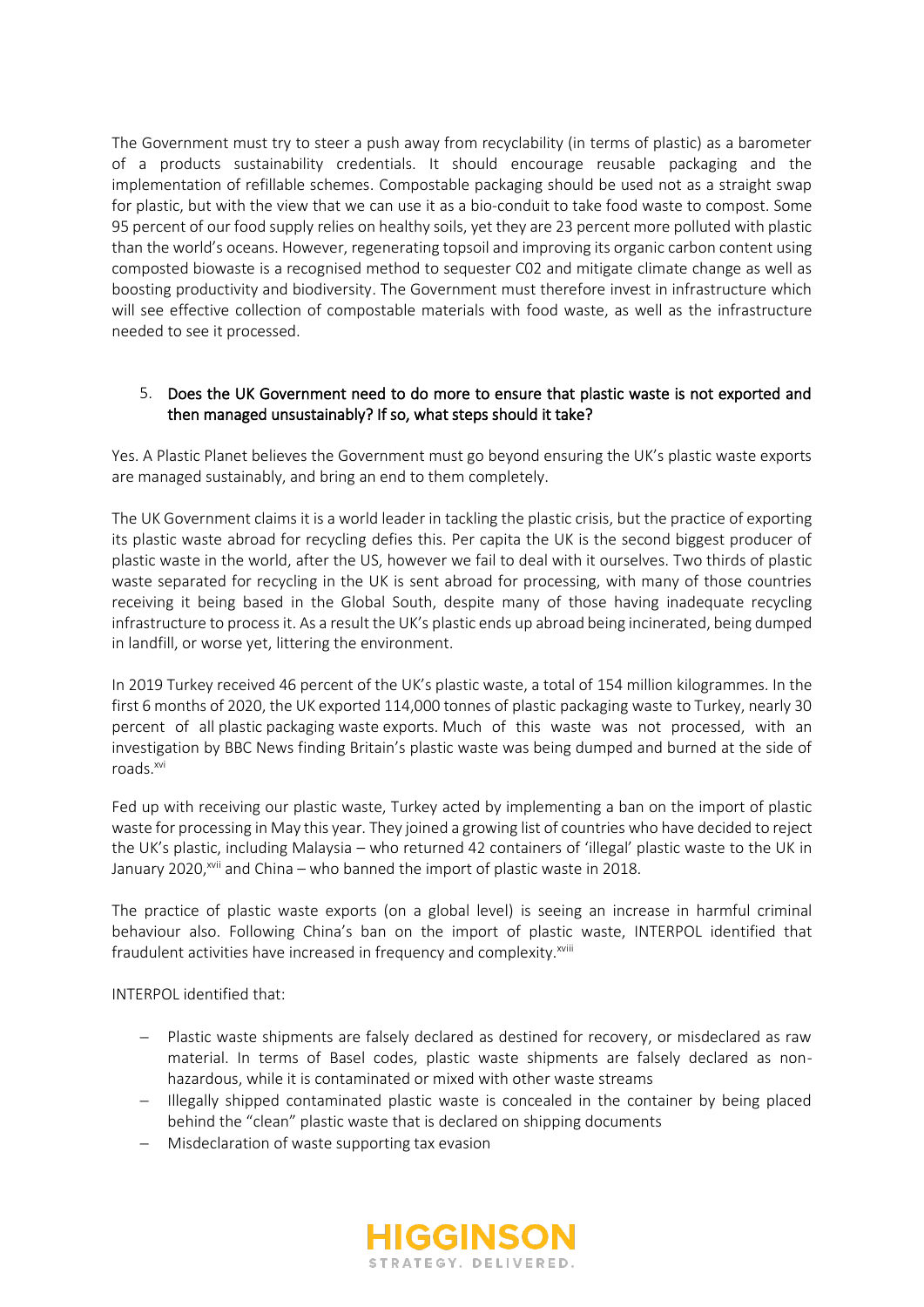− Misdeclaration of the final destination of plastic waste shipments, using a transit country in a free trade zone

The risks INTERPOL identified going forward included:

- − The re-routing of illegal trade to new and more vulnerable countries following upcoming restrictions on plastic waste imports
- − The increase in illegal plastic disposal if the Basel Convention amendment on plastic waste trade is not properly implemented starting from 2021
- − Criminal activities emerging from new regulations on plastic-derived chemicals and on other waste streams, particularly copper scraps
- − New criminal activities related to banned plastic items, photovoltaic panels waste, lead batteries and lithium batteries-related waste

The Government announced it was taking action to curb the impact of its plastic by banning plastic waste exports to countries in the developing world. However, it was reported that a policy loophole will allow Britain to continue to export its plastic waste to non-OECD countries, despite the Government pledging to stop this practice and our neighbours in the EU now being governed by a ban. xix

The UK's commitment to banning plastic waste exports were prompted by international rules, under the Basel convention, to tackle the global trade in plastics, which has seen wealthy nations dump contaminated plastic waste onto poorer ones, which came into force in January. However, the loophole hinders Britain's commitment as its exports will be made under a new system of "prior informed consent", under which the importer has to agree to accept the waste, and has the opportunity to refuse it.   

Britain's reliance on exporting its plastic waste means we are never going to invest in infrastructure to process it on home soil. It means there will be less onus placed on reducing our consumption of plastic, which is the most crucial, and effective tool we have in tackling the crisis. Any measures to combat plastic which don't place reducing the annual plastic use of UK residents at the top of the agenda will fail to have the impact intended.

A Plastic Planet believes plastic waste exports only exacerbate plastic pollution. Rather than deal with our own waste, we place it onto others – usually the world's poorest – who are even less equipped to deal with it. We strongly urge the Government to rethink its strategy on plastic waste exports, and seek to end the practice as a matter of urgency.

- iii [BBC News](https://www.bbc.co.uk/news/business-56673900)
- iv [Co-op Blog](https://blog.coop.co.uk/2021/04/30/co-op-rolls-out-100-compostable-bags-across-all-stores/)
- <sup>v</sup> [Connexion France](https://www.connexionfrance.com/French-news/Supermarkets-in-France-set-to-swap-plastic-packaging-for-refill-stations)
- vi Waitrose [Retail Gazette](https://www.retailgazette.co.uk/blog/2021/01/waitrose-unveils-latest-rollout-plans-for-refillables-scheme/)
- vii Co-op [Retail Gazette](https://www.retailgazette.co.uk/blog/2021/07/central-england-co-op-extends-refill-trial-to-include-non-food-products/)
- viii Unilever [Independent](https://www.independent.co.uk/climate-change/sustainable-living/refill-products-asda-coop-cleaning-toiletries-b1867676.html)
- ix [Gov.uk Consultation](https://www.gov.uk/government/consultations/packaging-and-packaging-waste-introducing-extended-producer-responsibility)
- <sup>x</sup> [EDM 830, Ban on sample sachets](https://edm.parliament.uk/early-day-motion/57372/ban-on-sample-sachets)
- xi [EDM 925, Mandatory reporting on plastic packaging](https://edm.parliament.uk/early-day-motion/57478/mandatory-reporting-on-plastic-packaging)
- xii [Gov.UK Introducing a Deposit Return Scheme](https://www.gov.uk/government/consultations/introducing-a-deposit-return-scheme-drs-for-drinks-containers-bottles-and-cans/outcome/introducing-a-deposit-return-scheme-drs-in-england-wales-and-northern-ireland-executive-summary-and-next-steps)
- xiii [Pew Trust & Systemiq Report, Breaking the Plastic Wave](https://www.systemiq.earth/breakingtheplasticwave/)
- xiv [Carbon Tracker & Systemiq, The Future's Not in Plastics: Why plastics demand won't rescue the oil sector](https://carbontracker.org/reports/the-futures-not-in-plastics/)



<sup>i</sup> [Packaging News](https://www.packagingnews.co.uk/news/environment/single-use/poll-shows-uk-support-plastic-sample-sachet-ban-12-04-2021)

ii [The Guardian](https://www.theguardian.com/environment/2021/apr/18/supermarket-bags-for-life-must-cost-more-to-cut-plastic-use-urge-campaigners)